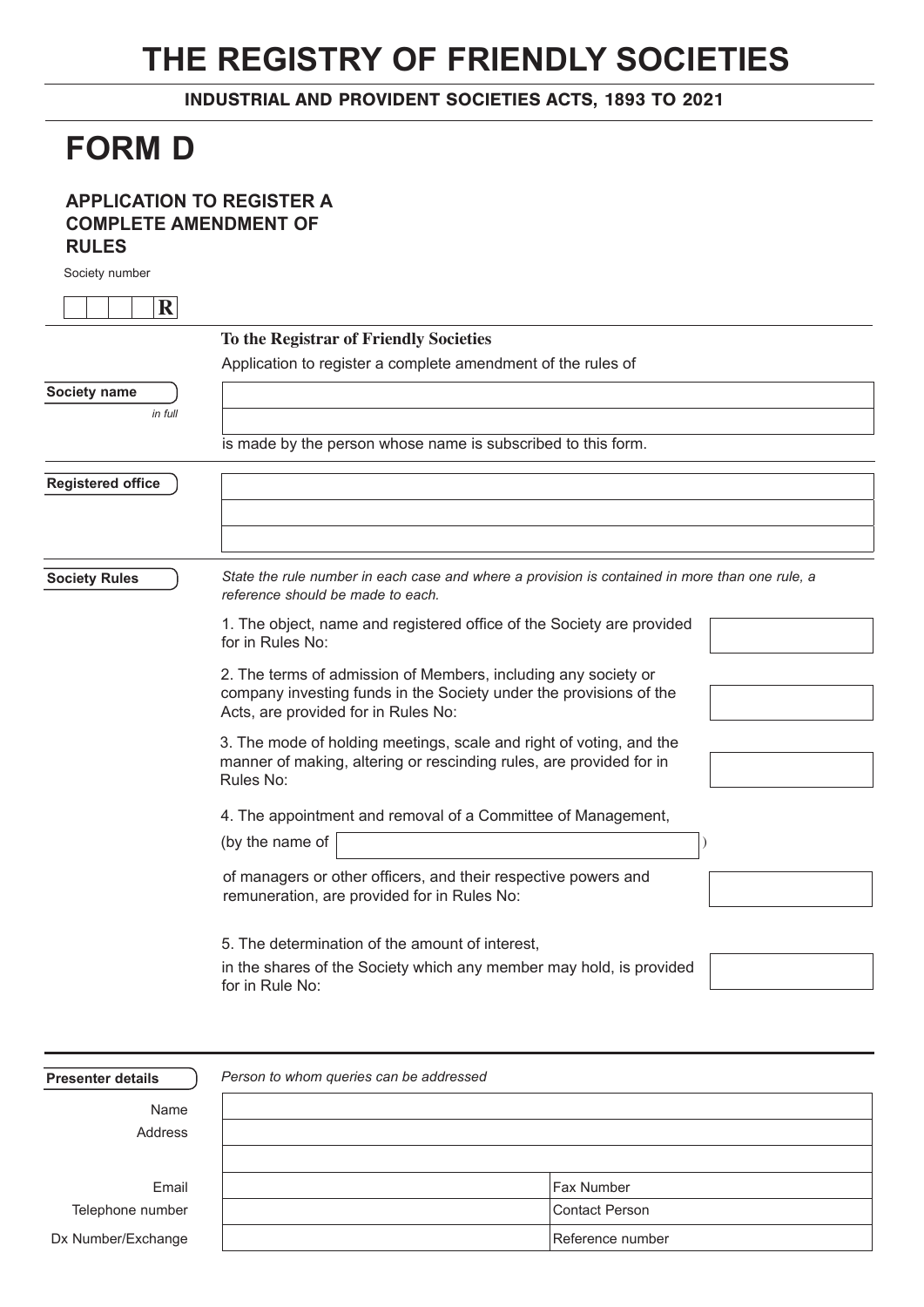## **Society Rules**

6. The determination whether the Society may contract loans or receive money on deposit subject to the provisions of the Act of 1893, from the members or others, and, if so, under what conditions, on what security, and to what limits of amount is provided for in Rule No:

7. The determination whether the shares or any of them shall be transferable, and the form of transfer and registration of the shares and the consent of the Committee thereto and the determination whether the shares or any of them shall be withdrawable, and the mode of withdrawal and the payment of the balance due thereon on withdrawing from the Society, are provided for in Rule No:

8. The determination whether and how members may withdraw from the Society and the claims of the representatives of deceased members or the trustees of the property of insane and bankrupt members, and the payment of nominees, are provided for in Rule No:

9. The mode of application of profits is provided for in Rule No:

10. The custody and use of the seal of the Society are provided for in Rule No:

11. The determination whether and by what authority and in what manner any part of the capital may be invested, and whether any part of the capital is forbidden to be invested in or upon any security or in any shares provided by Section 38 of the 1893 Act, is provided for in Rule No:

12. The inspection of the books of the Society by order of the Registrar is provided for in Rule No:

13. The appointment of an inspector to examine and report on the affairs of the Society and the calling of a special meeting by order of the Registrar is provided for in Rule No:

14. The voluntary dissolution of the Society is provided for in Rule No:

15. The statutory duties of the society are set out in the following rules (state number in each case) :-

(A) The delivery on demand of copies of the rules and the sum to be paid for the same in Rule No:

(B) The publication and use of the name of the Society in Rule No:

(C) The annual audit of accounts, the appointment of a public auditor for the purpose, and the keeping of a copy of the last balance sheet and the auditor's report, displayed at the registered office in Rule No:

(D) The sending to the Registrar of an annual return of the receipts and expenditure funds and effects of the Society, with copies of the auditor's report and balance sheets, and the supplying on application of a copy of the last annual return in Rule No:

(E) The inspection of a member's account and the books containing the names of the members in Rule No:

*Where a Society carries on the business of banking:-*

(F) The making and keeping displayed of, the half-yearly statement required by the Act in the registered office and other places of business in Rule No: